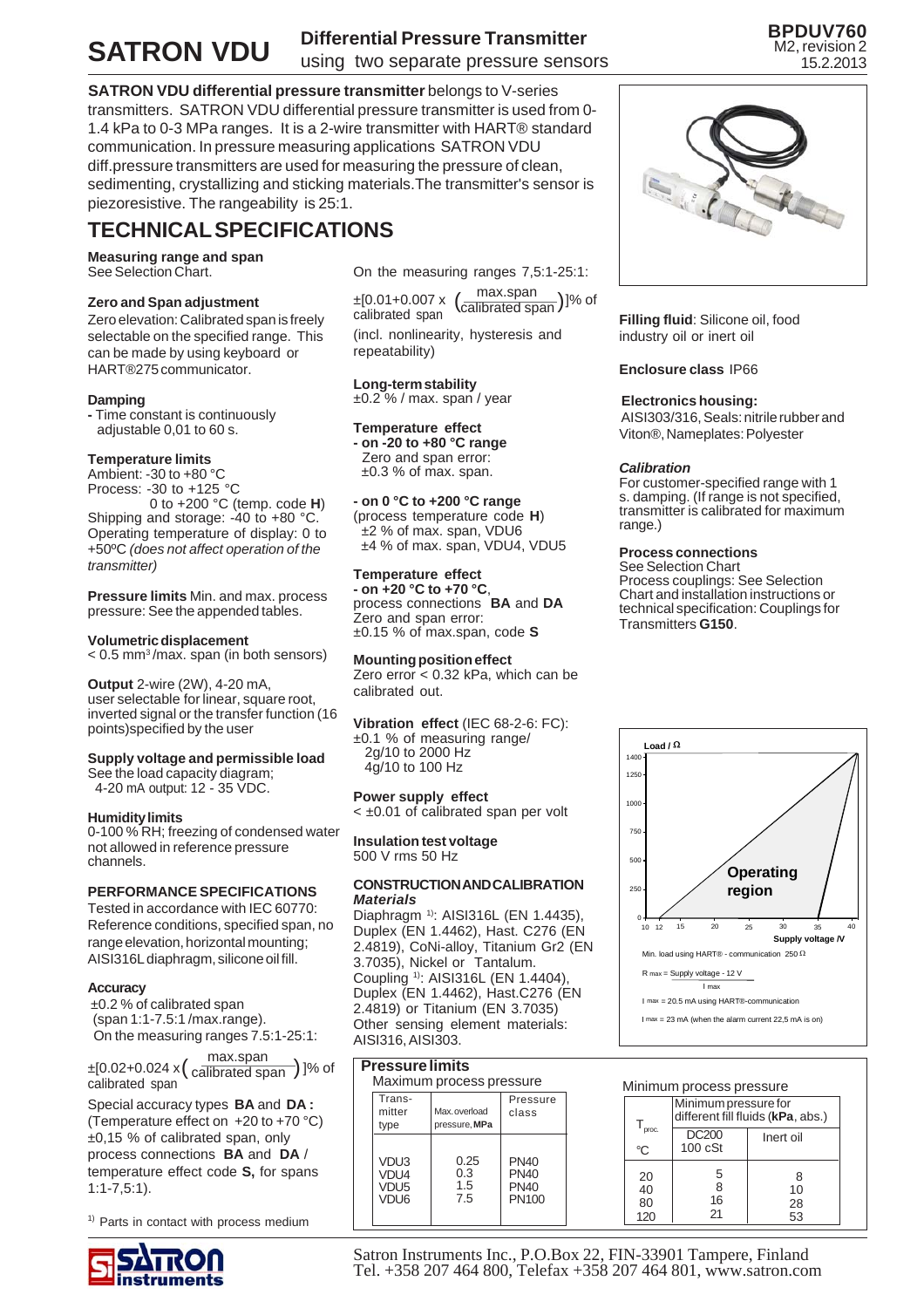

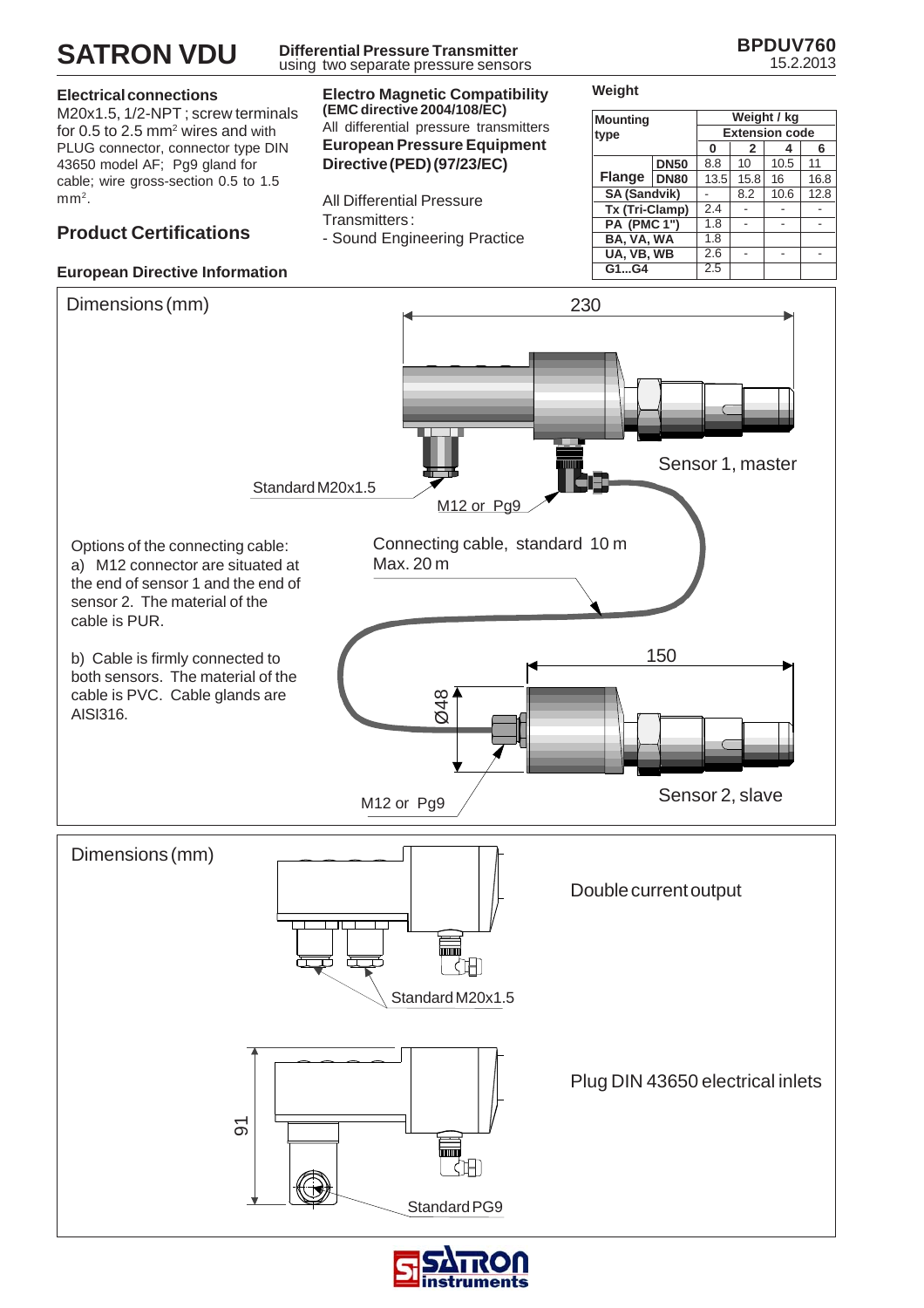

**SATRON VDU** Differential Pressure Transmitter<br>15.2.2013 15.2.2013 **Differential Pressure Transmitter** using two separate pressure sensors



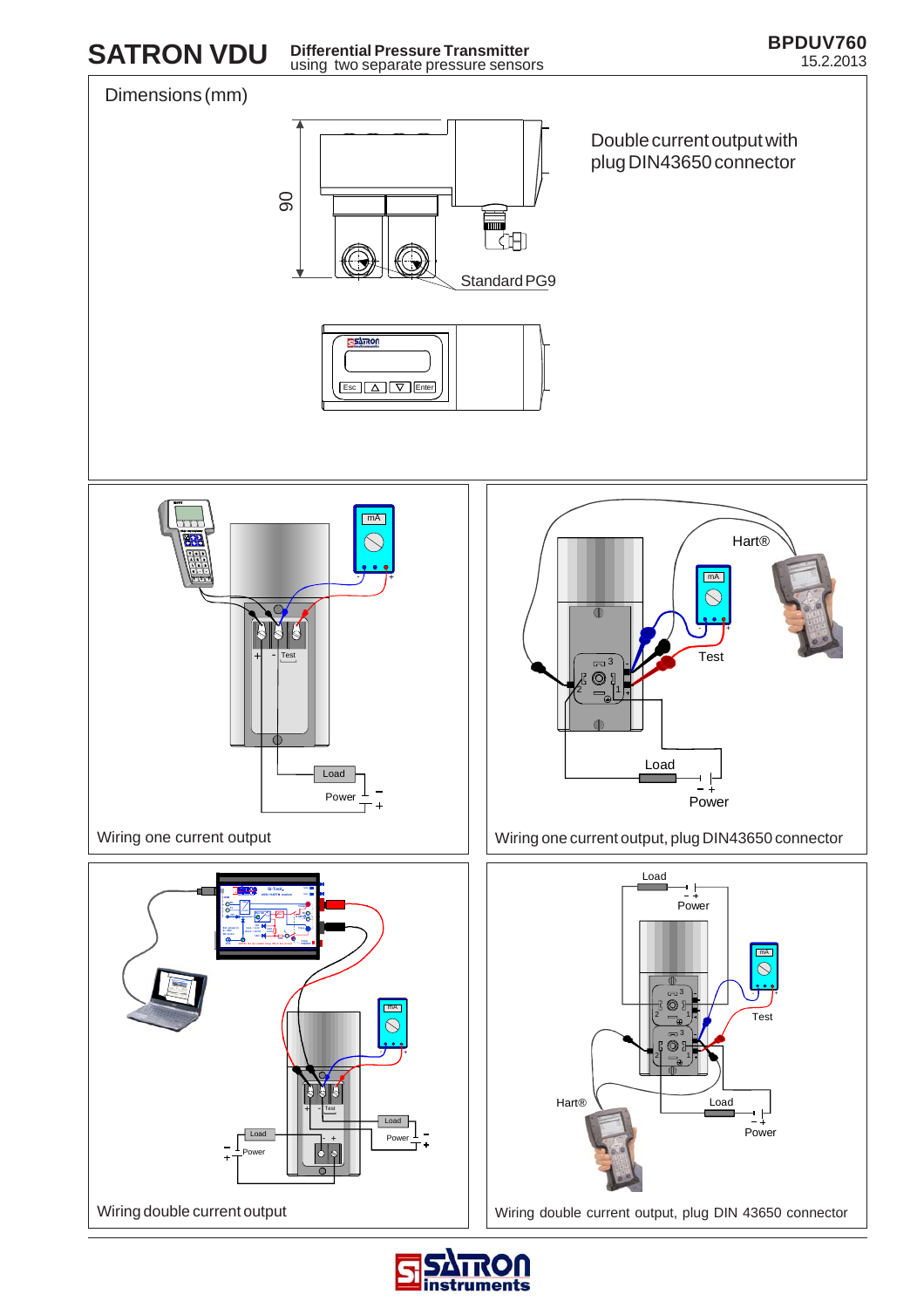# $d_2$ **SATRON VDU Differential Pressure Transmitter** using two separate pressure sensors

# **BPDUV760** 15.2.2013





Process connection **DA**, DN25 PN40 flange with extension, process temperature max. +125°C

| <b>FLANGE</b>     | Flange dimens. |     |                                 | <b>Holes</b> |    | Extens. |                          |
|-------------------|----------------|-----|---------------------------------|--------------|----|---------|--------------------------|
| <b>SIZE</b>       | b              | D   | $\boldsymbol{\text{Qd}}_{_{4}}$ | pcs          | d, | k       | $-0.2$<br>Ød             |
| ISO DN25 PN40     | 18             | 115 | 68                              | 4            | 14 | 85      | 48                       |
| ISO DN50 PN40     | 20             | 165 | 102                             | 4            | 18 | 125     | 51                       |
| ISO DN80 PN40     | 24             | 200 | 138                             | 8            | 18 | 160     | 73                       |
| ISO DN100 PN40    | 24             | 235 | 162                             | 8            | 22 | 190     | 73                       |
| ANSI 1" 150 lbs   | 15             | 108 | 51                              | 4            | 16 | 79.4    | $\overline{\phantom{0}}$ |
| ANSI 1" 300 lbs   | 18             | 124 | 51                              | 4            | 20 | 88.9    | -                        |
| ANSI 2" 150 lbs   | 23             | 152 | 92                              | 4            | 20 | 120.6   | 51                       |
| ANSI 2"300 lbs    | 25             | 165 | 92                              | 8            | 20 | 127     | 51                       |
| ANSI 3" 150 lbs   | 26             | 191 | 127                             | 4            | 20 | 152.4   | 73                       |
| ANSI 3" 300 lbs   | 31             | 210 | 127                             | 8            | 23 | 168.3   | 73                       |
| ANSI 4" 150 lbs   | 26             | 229 | 157                             | 8            | 20 | 190.5   | 73                       |
| ANSI 4"300 lbs    | 34             | 254 | 157                             | 8            | 23 | 200     | 73                       |
| JIS 10K-50        | 16             | 155 | 96                              | 4            | 19 | 120     | 51                       |
| JIS40K-50         | 26             | 165 | 105                             | 8            | 19 | 130     | 51                       |
| <b>JIS10K-80</b>  | 18             | 185 | 126                             | 8            | 19 | 150     | 73                       |
| JIS 40K-80        | 32             | 210 | 140                             | 8            | 23 | 170     | 73                       |
| JIS 10K-100       | 18             | 210 | 151                             | 8            | 19 | 175     | 73                       |
| <b>JIS40K-100</b> | 36             | 250 | 165                             | 8            | 25 | 205     | 73                       |



Ø84

Ø68

Process connection **SA,** - Sandvik-clamp

Ø115

Es  $^{+0.1}_{-0.3}$ 

<del>ख्यापा</del>परी



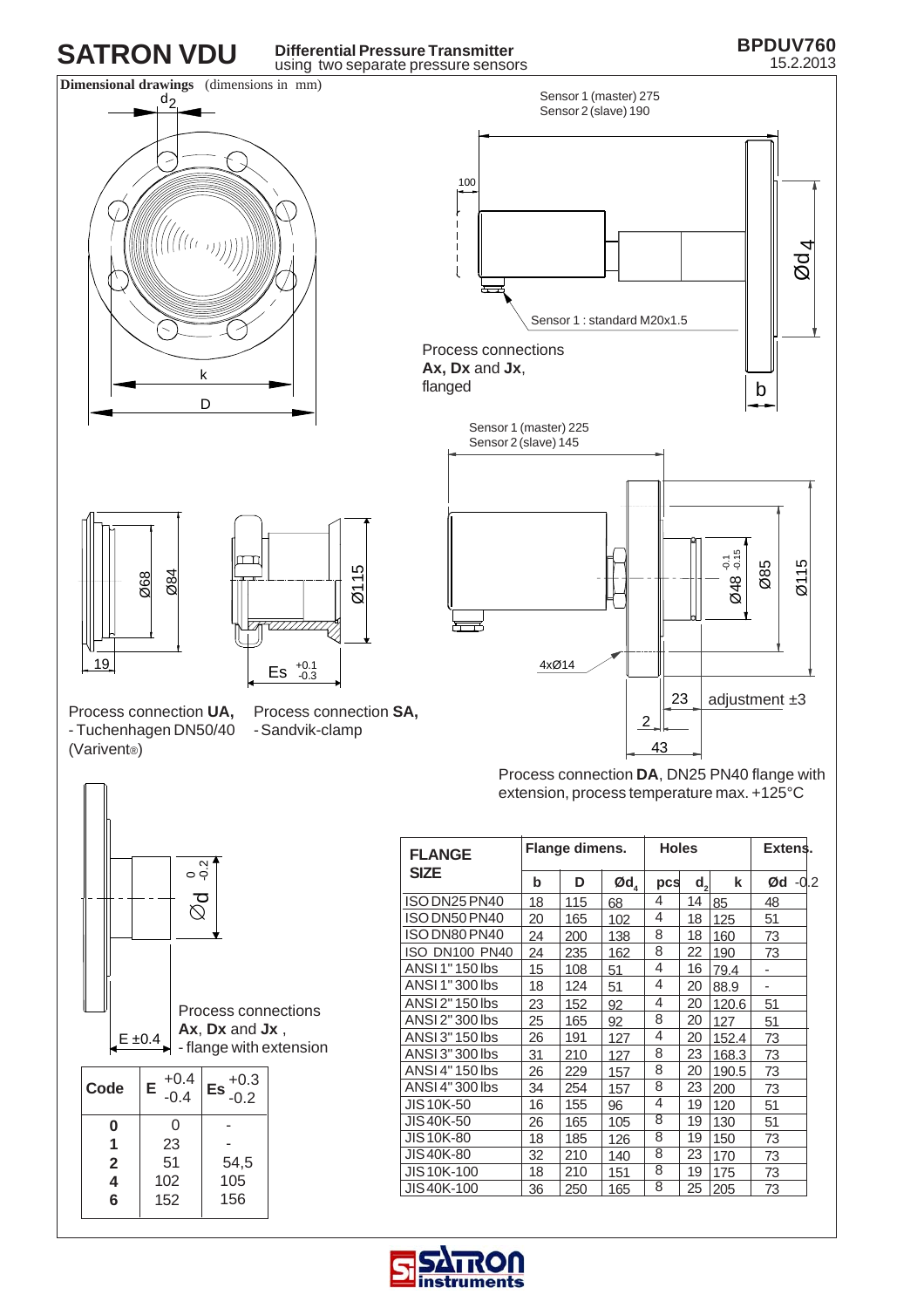

using two separate pressure sensors





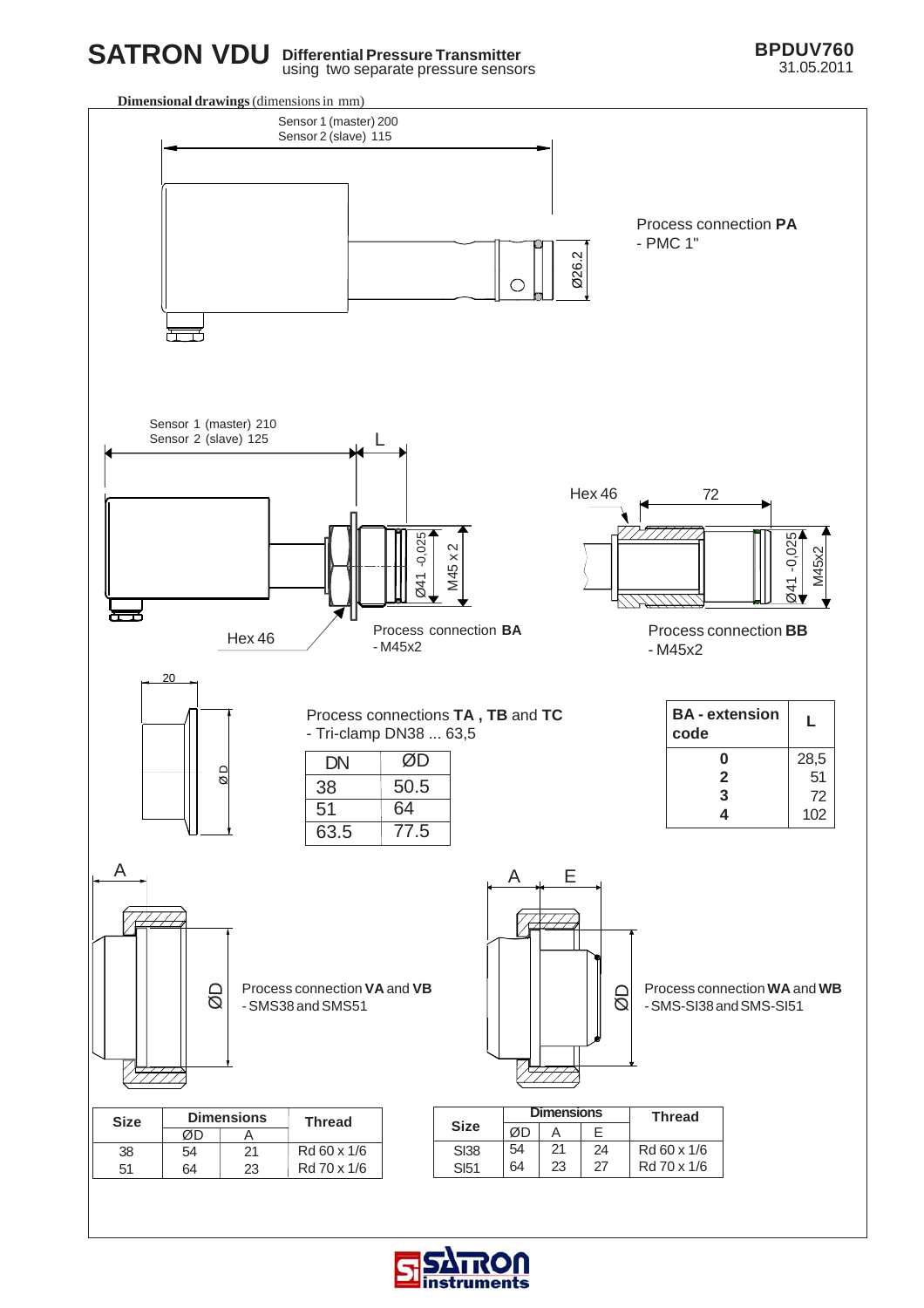

**Differential Pressure Transmitter** using two separate pressure sensors



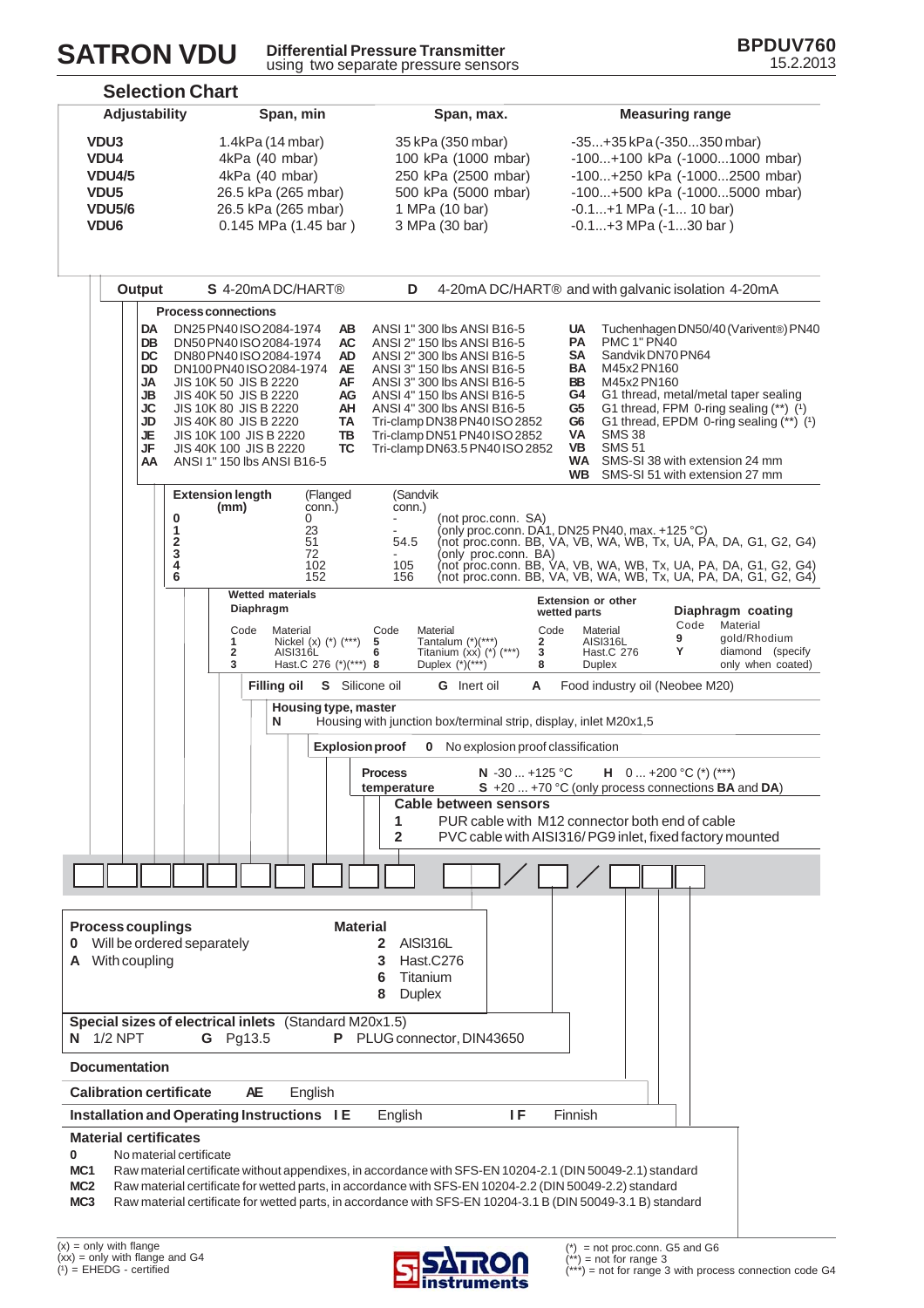# **SATRON VDU** Differential Pressure Transmitter<br>15.2.2013 using two separate pressure sensors